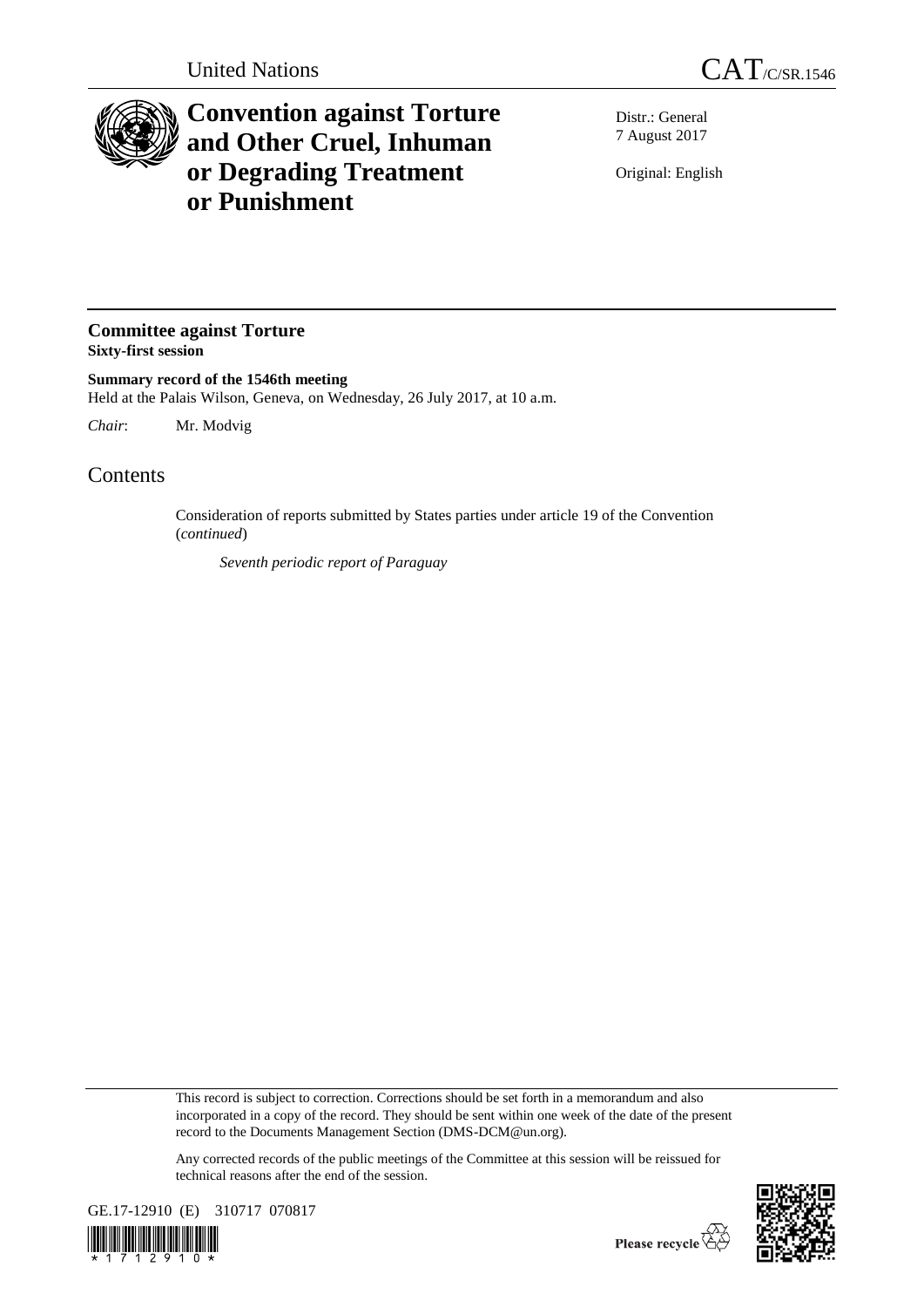*The meeting was called to order at 10 a.m*.

## **Consideration of reports submitted by States parties under article 19 of the Convention** (*continued*)

*Seventh periodic report of Paraguay* (CAT/C/PRY/7; CAT/C/PRY/QPR/7)

1. *At the invitation of the Chair, the delegation of Paraguay took places at the Committee table*.

2. **Mr. Blanco** (Paraguay), introducing the seventh periodic report of Paraguay (CAT/C/PRY/7), said that torture and cruel, inhuman and degrading forms of treatment and punishment were prohibited under the Constitution. In order to adapt the national legal system to the requirements of the human rights treaty body system, the National Reform Commission was revising and updating the criminal justice system, the Criminal Code, and legislation regulating the prison system and the judiciary. In cooperation with the Office of the United Nations High Commissioner for Human Rights, the Government had also developed a publicly accessible mechanism for following up and monitoring the implementation of international human rights recommendations, which involved international South-South cooperation.

3. The Penal Enforcement Code, introduced in 2014, provided for the monitoring of prison conditions, as well as the effective legal protection of accused persons. Moreover, a law introduced in December 2016 had established policies and strategies for preventing violence against women, as well as support mechanisms, protective measures, penalties and comprehensive reparations.

4. Another law had been adopted on the proper treatment of children and adolescents and their protection from corporal punishment or any other form of violence as a disciplinary measure. Domestic work for persons under 18 years of age had also been prohibited.

5. Moreover, legislation introduced in 2014 guaranteed the effective exercise of the rights of all persons to public information, and established a mandatory obligation to provide information on the use of public resources.

6. Numerous bodies had been strengthened in order to improve institutional protection and promotion of human rights. In accordance with the Optional Protocol to the Convention against Torture and Other Cruel, Inhuman or Degrading Treatment or Punishment, the country had also established a national preventive mechanism, which was the region's first independent monitoring mechanism. It enjoyed budgetary and operational independence, and had expert staff.

7. In 2012, the Ministry of the Interior had established the Department to Combat Trafficking in Persons and Related Offences within the National Police, as well as new offices to provide assistance for women and children who had been victims of violence. The National Secretariat for Children and Adolescents had also established an interinstitutional programme to prevent trafficking and sexual exploitation, and provide assistance to victims.

8. In addition, the Second Action Plan of the Human Rights Network of the executive branch aimed to strengthen human rights within institutions. A committee had also been created to monitor the implementation of the National Human Rights Plan, in cooperation with civil society representatives, and the Inter-institutional Commission on Compliance with International Judgments and Recommendations had been restructured.

9. Following consultation with government bodies, the private sector and civil society organizations, the Paraguay National Development Plan 2030 had been developed as a road map for implementation of the 2030 Agenda for Sustainable Development, and was being harmonized with the National Human Rights Plan. In addition, the Strategic Plan for the period 2016-2020 had been introduced, which prioritized compliance with, inter alia, the recommendations of United Nations committees and the Brasilia Regulations Regarding Access to Justice for Vulnerable People.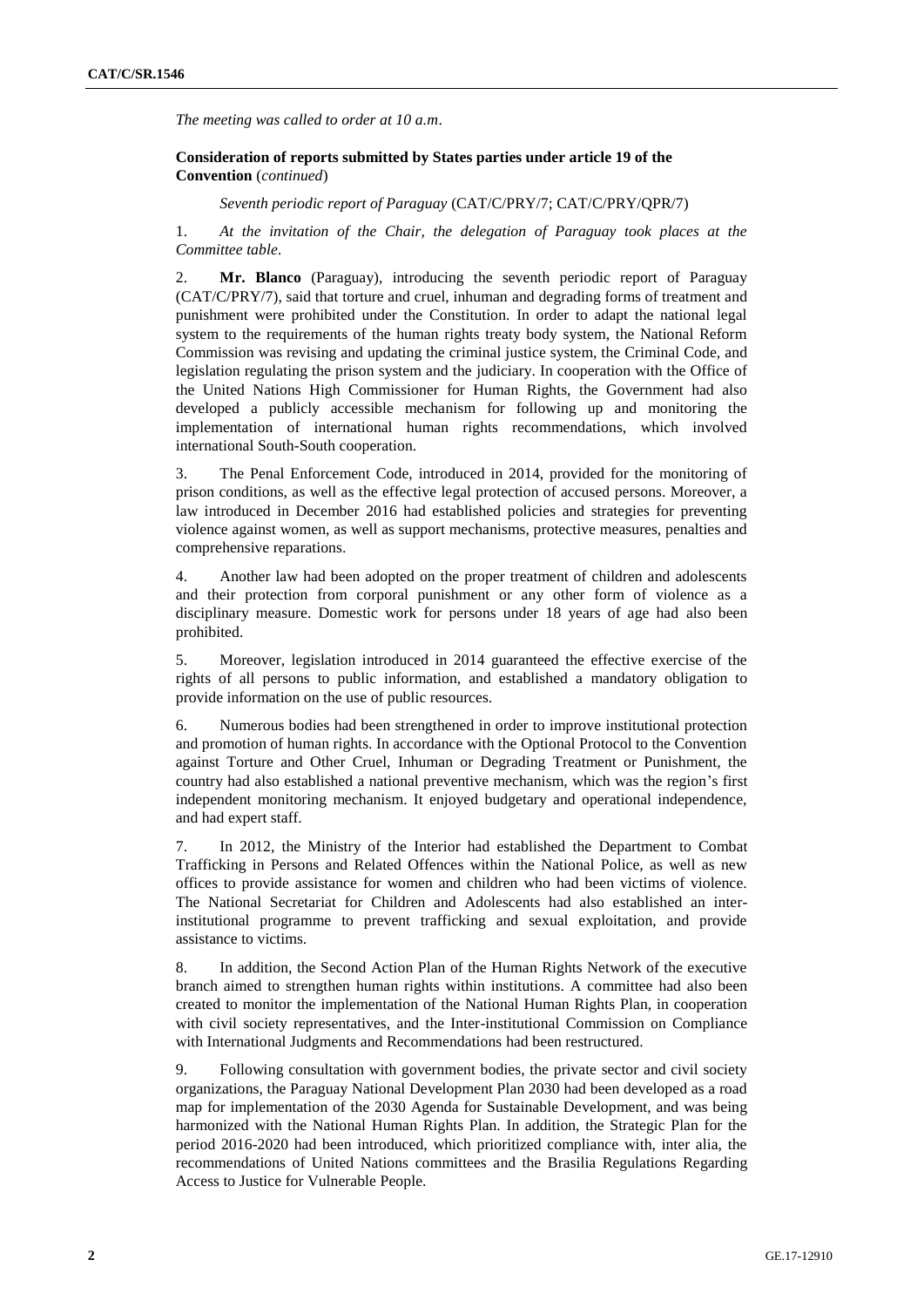10. Challenges had been overcome in order to allocate sufficient resources to the National Programme to Prevent and Combat Trafficking in Persons and Provide Victim Support, as well as to the National Fund for Prevention and Victim Support.

11. **Mr. Martínez** (Paraguay) said that the National Observatory on Security and Civic Harmony had been established in order to develop evidence-based public policies on security and crime prevention through interministerial cooperation. Moreover, in 2016, a letter of intent to establish a permanent mechanism on the safety of journalists had been signed by the three branches of Government, the Attorney General's Office and the United Nations Educational, Scientific and Cultural Organization. In June 2017, the National Police had introduced a security protocol for journalists in high risk situations.

12. The Government continued to work towards implementation of the National Action Plan for Indigenous Peoples with the participation of indigenous communities. Lawyers, anthropologists and experts in indigenous culture were working within the justice system to guarantee protection for the rights of indigenous peoples.

13. The Ministry of Justice had developed a strategic plan for the period 2017-2021 which provided for the progressive implementation of international standards, including the United Nations Standard Minimum Rules for the Treatment of Prisoners (Nelson Mandela Rules), the United Nations Rules for the Protection of Juveniles Deprived of their Liberty and the United Nations Rules for the Treatment of Women Prisoners and Non-custodial Measures for Women Offenders (Bangkok Rules). Moreover, the Government had been working with the regional office of the United Nations High Commissioner for Human Rights to develop a high-level course on human rights, focusing on the follow-up to the recommendations of international bodies.

14. Since November 2016, the Government had been gradually implementing a unified Police Information System which allowed complaints to be digitally processed and stored. Police forces were thus able to access reliable information about offences, while also assisting persons reporting crimes. In addition, the Public Prosecution Service had issued instructions on improving the administration of justice and access to the legal system, which had emphasized targeting vulnerable sections of the population.

15. In order to prevent torture in the justice system, the Government carried out periodic monitoring of the judicial process and prison conditions. The Supreme Court, in cooperation with other bodies, had prioritized actions to reduce delays in the legal system. Significant efforts had also been made to modernize and digitize the legal system, including the selective introduction of court hearings conducted by videoconference.

16. Approximately US\$ 18 million had been invested in the prison system to improve living conditions and reduce overcrowding. The Government was also working with the private sector to promote the social reintegration of prisoners, and the Women's Coordination Unit highlighted the rights of women deprived of their liberty.

17. Efforts were being made to implement the recommendations of the national preventive mechanism, inter alia through the introduction of legislation to protect the rights of vulnerable persons deprived of their liberty, including persons with disabilities and indigenous persons.

18. During the reporting period, the Truth and Justice Commission had identified the remains of four people who had disappeared during the dictatorship and Operation Condor, and had returned them to their families. The first gene bank for the families of the disappeared had also been established.

19. Specialized investigative units had been set up in State institutions with the aim of combating corruption. In the period 2012-2016, 139 people had been sentenced in corruption cases and approximately US\$ 48 million had been recovered by the State. Moreover, the specialized unit to combat trafficking in persons had rescued 318 victims in the period 2011-2016, and 88 convictions had been obtained. International cooperation, notably with the European Police Office (Europol), had reduced the cost of trafficking investigations.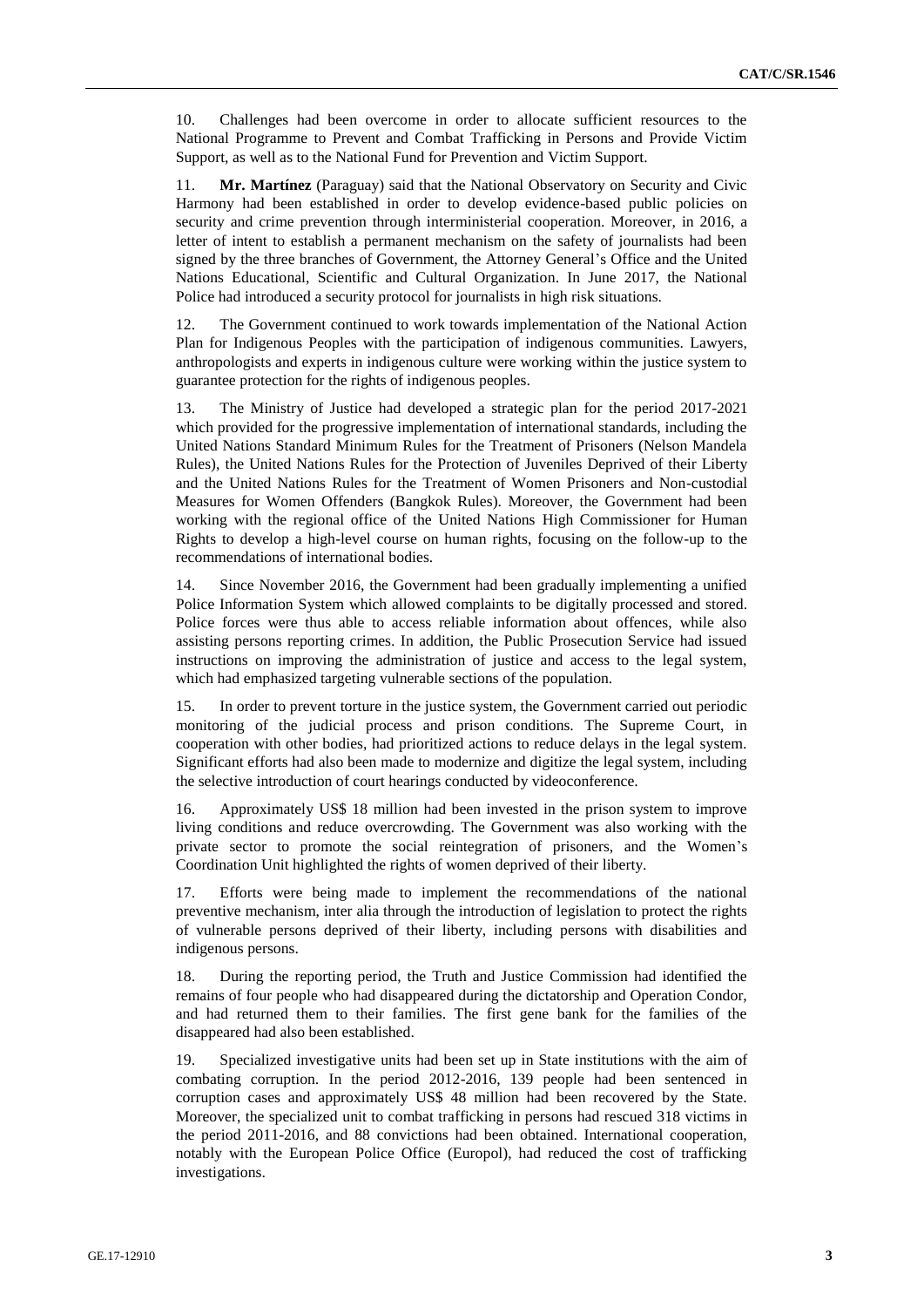20. **Mr. Heller Rouassant** (Country Rapporteur) said that he commended the State party for its efforts to promote human rights. However, the Joint Task Force continued to commit acts of torture in the north of the country, affecting the local population. Acts of torture and ill-treatment disproportionately affected marginalized groups, including persons with disabilities, older persons and lesbian, gay, bisexual, transgender and intersex (LGBTI) persons.

21. The police force had also been accused by NGOs of using excessive force, including arbitrary detention, acts of torture and ill-treatment, against persons protesting a constitutional amendment in March and April 2017. Those actions had been denounced by the national preventive mechanism and the Inter-American Commission on Human Rights, which, in June 2017, had asked the Government about the progress made in identifying and punishing the members of the security forces involved in aggression against the press and the murder of a leader of the Liberal Party. The murders of human rights defenders and attacks against journalists were also of great concern.

22. Torture and ill-treatment continued to be used in prisons to manage and control inmates. Despite many complaints, there had been few investigations or convictions, and the Government had not taken sufficient action to end the practice and punish those responsible. Moreover, methods to identify abusive practices in prisons and educational centres were not yet fully implemented, and the investigations carried out by the Specialized Unit on Human Rights Offences of the Public Prosecution Service had failed to make significant progress.

23. Acknowledging the legal framework in place in Paraguay to prevent and punish torture, he enquired about the extent of implementation of the Rome Statute of the International Criminal Court. Moreover, although legislation had been revised to incorporate the Committee's previous recommendations, it did not specify the maximum punishment for torture or whether there were specific criteria to ensure that the punishment was in line with the seriousness of the offence. He requested further information in that regard.

24. In accordance with the Committee's previous recommendations, the State party had developed indicators of access to justice and monitoring mechanisms for the implementation of constitutional provisions on deprivation of liberty. He asked how far those indicators and mechanisms had been implemented, and requested examples of their use. Moreover, he wished to know why the Constitution did not include the right of a detainee to be examined by a doctor, and whether that right was covered by another instrument.

25. The National Police showed a disturbing lack of respect for the due process rights of persons deprived of their liberty, and detainees were often held in police stations for longer than was legally allowed owing to inadequate infrastructure and lack of suitable accommodation. It also remained difficult for detainees to have access to legal or medical assistance, or to contact their families.

26. Moreover, according to the national preventive mechanism, the National Police continued to be the main perpetrator of torture and ill-treatment, which took place primarily in police detention facilities. It was recommended that the State party increase its efforts to prevent torture.

27. The complete lack of holding facilities for women and of female police staff outside Asunción had led to female detainees being subjected to abuse when guarded by male staff. Protective mechanisms for women and other vulnerable detainees, including adolescents and transgender persons, therefore needed to be strengthened.

28. Despite the introduction of registers of detainees, in some police stations they had not been used correctly or at all. There was no plan for monitoring the use of registers or assessing their implementation. He therefore wished to know how registers were currently used, how many registers there were in police stations nationwide, and whether a national register was planned.

29. The National Human Rights Plan had been adopted in 2013 with amendments that did not fully reflect the consensus achieved during the inclusive drafting process. The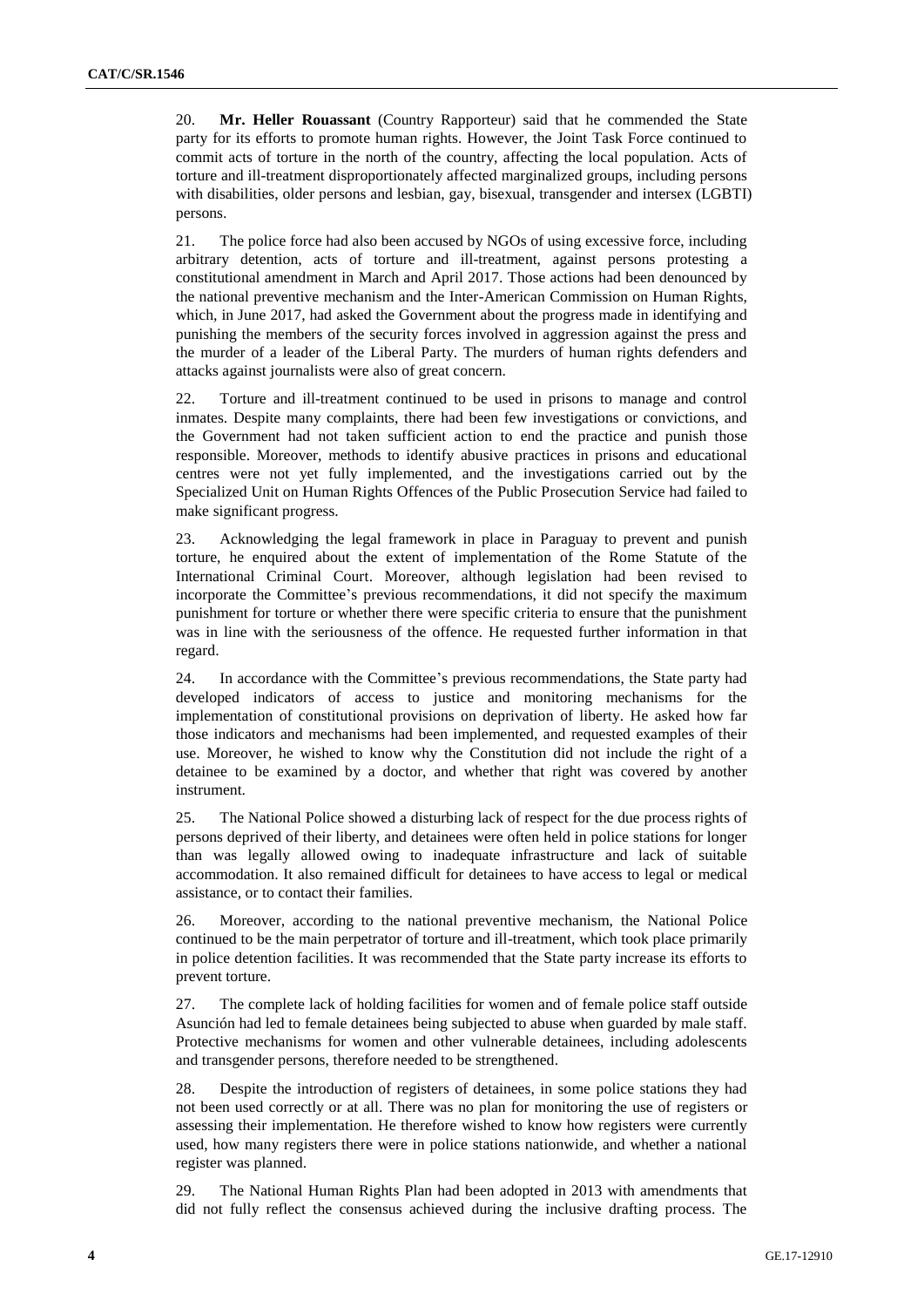delegation should explain why that was the case, and provide further information about the Plan and the efforts undertaken to prevent torture. Furthermore, it would be helpful to have an account of how well the Human Rights Network of the executive branch was operating, as well as its objectives for 2017-2018.

30. Further information on the human and financial resources of the Public Defender Service, which, according to the State party, was financially independent, would be welcome. Moreover, the State party should provide additional details on the observatory of prisons and the number of reports of cases of torture that it had received. Although the Ombudsman's Office had a mandate that was in conformity with the principles relating to the status of national institutions for the promotion and protection of human rights (Paris Principles), it had withdrawn from the Global Alliance of National Human Rights Institutions in April 2014, on the recommendation of the Subcommittee on Accreditation, given that the Ombudsman's post had remained vacant since 2008. As that post had recently been filled, could the State party provide an update on the current status of the Ombudsman's Office and its relationship with the Global Alliance of National Human Rights Institutions?

31. He would appreciate information on how many complaints the Ombudsman's Office had received, how many times it had applied to the authorities for information and access to sites where crimes had allegedly been committed, on which occasions it had publicly censured acts or conduct contrary to human rights, and whether it issued reports on aspects of human rights as a matter of course.

32. The national preventive mechanism, which had been carrying out prevention, monitoring, recommendation and follow-up activities since 2013, had certainly gained credibility in the country. However, it was not achieving all its objectives, and the low level of compliance with its recommendations demonstrated a generally low level of commitment by the State party to upholding the Convention against Torture. Despite the fact that articles 3 and 9 of Act No. 4288/11 protected the mechanism's mandate and provided for its adequate funding and staffing, its budget had been cut by one quarter in the past four years, which imposed serious limitations on its operations. The State party was invited to explain the situation and describe the measures it envisaged introducing to ensure that the mechanism would be able to carry out its functions in compliance with the law.

33. Many of the recommendations made by the mechanism in the context of its visits to detention centres had gone unheeded, such as the recommendation made to the Supreme Court to restrict the use of pretrial detention, and the recommendation made to the Attorney General's Office to investigate and punish acts of torture that had taken place in two prisons. Equally, many recommendations designed to reduce violence in the Itauguá rehabilitation centre had not been implemented, and the deaths of six adolescents there had not been properly investigated. The majority of the recommendations issued following visits to police and military facilities had received scant or no response. Thus, although the law established that the mechanism's recommendations were binding, there had been many delays that were not always justified. Could the State party clarify the legal value of the recommendations?

34. One of the national preventive mechanism's main concerns was the excessive use of pretrial detention by the judiciary, which occurred throughout the country and led to serious overcrowding in prisons. Over three quarters of all detainees in Paraguay in 2016 had been in pretrial detention. The laws on some types of crimes, such as those relating to drug use, left judges with no alternative but to use that measure. The national preventive mechanism had recommended that the legislature should amend the Code of Criminal Procedure to prevent such an extensive use of pretrial detention.

35. He would be grateful to learn whether issues related to prison overcrowding and compliance with the mechanism's recommendations were being examined in the framework of the Human Rights Network of the executive branch, whose primary purpose was to coordinate policies, plans and programmes on the promotion and protection of human rights. The Committee was also alarmed to see that the State party was using imprisonment as a tool to tackle social problems through a disproportionate rate of imprisonment of members of certain social groups.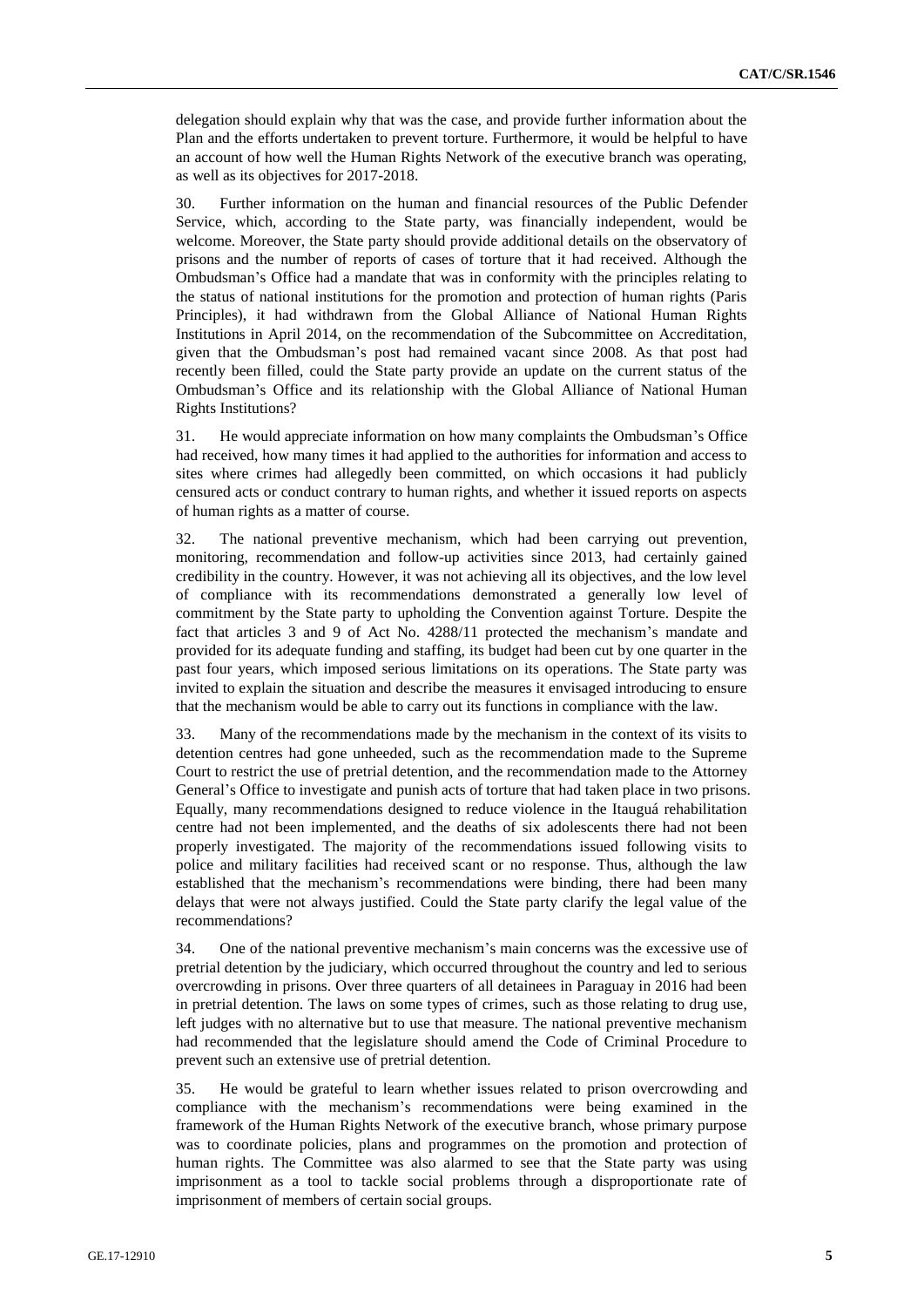36. Torture in places of detention continued to be a major problem. In a survey carried out by the national preventive mechanism, just over half the detainees interviewed claimed to have been struck, mistreated or insulted by National Police officers at the time of their arrest, while 70 per cent of respondents claimed to have suffered such treatment during their detention in prison. The high figures showed the need for the institutions tasked with preventing, investigating and punishing such acts to take urgent measures.

37. He would welcome information on the progress made towards the final adoption, as recommended by the national preventive mechanism, of a police intervention protocol for adolescents in conflict with the law in order to guarantee their rights. It had been reported that many of them were not told the reason for their detention, given access to a lawyer of their choice, or accorded the right to contact a relative or undergo a confidential medical examination. Only five per cent of minors in detention had received a conviction; the rest were being held in pretrial detention. The various authorities involved did not have sufficient awareness of the rights and guarantees afforded to juveniles under the Code of Criminal Procedure (article 427) and the Code on Children and Adolescents (Book V).

38. The Joint Task Force, a special unit composed of elements of the armed forces, the National Police and the National Anti-Drugs Secretariat, continued to be active in the north of the country, where drug cartels were currently fighting for control of territory. It had reportedly carried out practices akin to those of an authoritarian regime, including the use of force. The State party should provide further information on the situation in the north of the country, the actions of the Joint Task Force, and reports of violations of human rights, particularly cases of torture. Had any investigations into such acts been conducted? In the same connection, Act No. 5036/13, adopted in 2013, had been challenged on grounds of unconstitutionality, as it granted the armed forces the power to keep the public order, effectively putting them in competition with the National Police. The Committee would welcome comments from the State party on the current status of that legislation.

39. In relation to criminal justice, he would like to highlight the case of Curuguaty, in which more than 300 police officers had attempted to evict 70 campesinos occupying lands in the district of the same name. Although six law enforcement officers and 11 campesinos had been killed in the violence, the Attorney General's Office had only investigated the deaths of the six police officers. A number of campesinos had been found guilty and, in July 2016, had received sentences ranging from four to 30 years. The United Nations High Commissioner for Human Rights had raised concerns that rights of due process had not been respected during the trial of the campesinos. Moreover, more than five years after the events, none of the law enforcement officers accused had yet been prosecuted. The State party, in keeping with the principles of the rule of law, had an obligation to conduct an exhaustive and impartial inquiry into acts of violence, and to punish those responsible. The delegation should provide the Committee with more information on the case, which had provoked international condemnation.

40. Lastly, in relation to Article 3 of the Convention against Torture, the State party had made progress in recognizing the rights of refugees and migrants through domestic legislation and the ratification of international instruments. Nevertheless, the authorities still violated their rights by treating them in an irregular, discriminatory and unsystematic fashion. According to the Office of the United Nations High Commissioner for Refugees (UNHCR), a growing number of Syrian asylum seekers were entering Paraguay via the border with Brazil, where there was no mechanism for identifying and registering arrivals or putting them in contact with the asylum authorities. The Committee recommended that the State party should improve the procedures in place for determining the status of refugees, including in border zones.

41. Paraguay continued to be both a source and destination country for human trafficking. Refugees and asylum seekers were vulnerable to becoming victims of trafficking in persons and sexual exploitation at the hands of criminal organizations. The Committee therefore recommended that the State party should adopt protection measures and establish the appropriate mechanisms of identification, assistance and support for the victims of human trafficking. In addition, the State party should develop a policy for recognizing refugees, which took into account the elements mentioned, and current trends in the country, in order to ensure that their rights were upheld.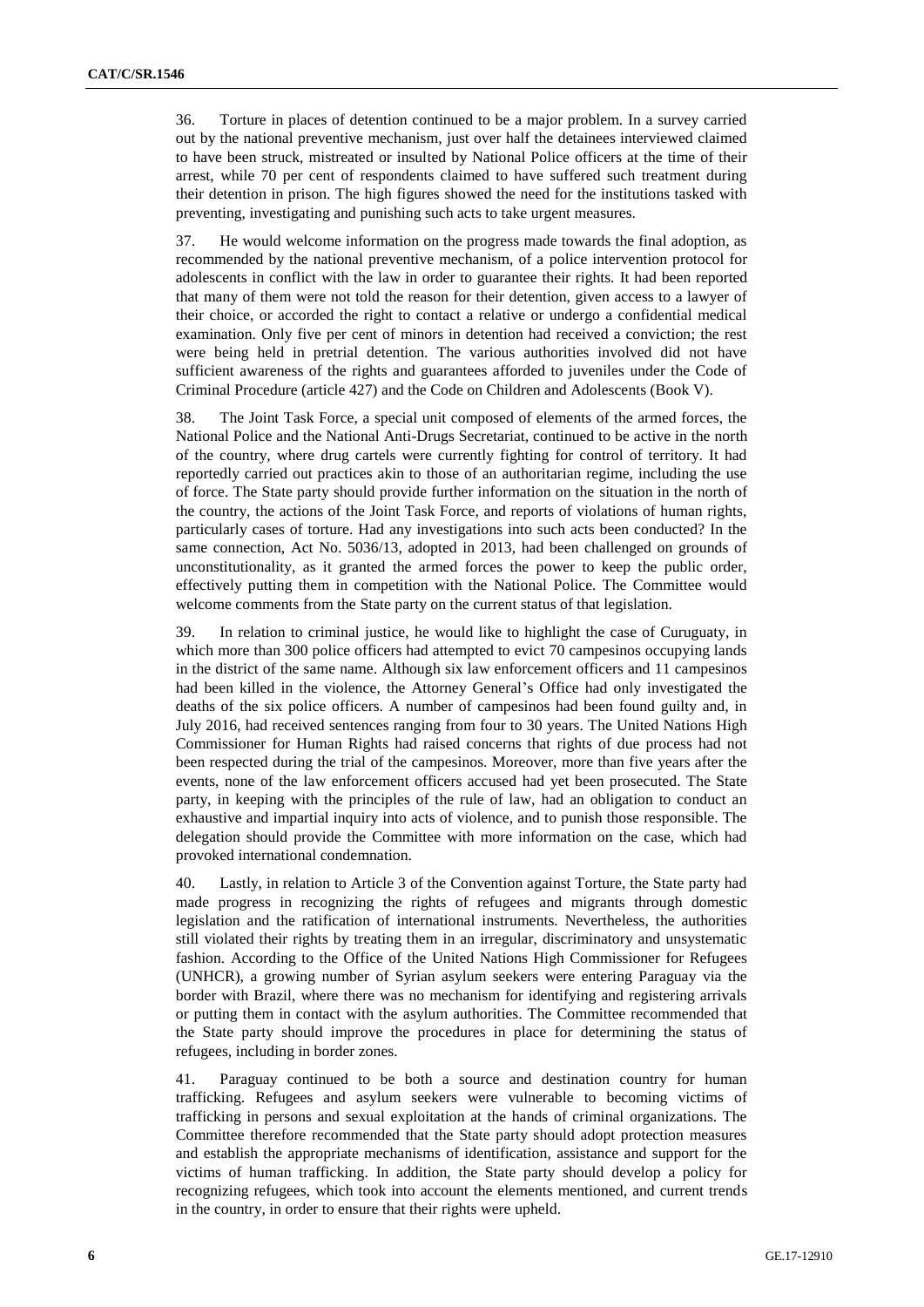42. **Ms. Belmir** (Country Rapporteur), thanking the delegation for the ample information it had provided, said that the State party had made great strides towards the fulfilment of its human rights obligations since submitting its previous report under article 19 of the Convention, particularly by bringing its legislation into line with the Convention, developing the National Human Rights Plan and other initiatives, improving access to justice, and reviving the Ombudsman's Office. The State party was making greater progress than many others. However, it was the Committee's job to point out areas in which further improvements could be made, for the State party's benefit.

43. A number of provisions in the Constitution of Paraguay prohibited torture, as did the Criminal Code, although the Military Criminal Code did not. In its report, the State party had indicated that, in the implementation of legislation, the focus should be on training. Several methods, programmes and information systems had been developed involving the police, members of the military, prosecutors, and judges. Training was also given on the Istanbul Protocol. The extensiveness of the training provided showed that Paraguay was actively engaging with its responsibilities and making efforts to honour its commitments.

44. There were concerns that the accusatory approach used in the judicial system in the State party led to the prioritization of prosecutions over the provision of fundamental legal safeguards including access to a lawyer from the outset of proceedings. Although law enforcement officials received training on the Istanbul Protocol, its provisions were not effectively implemented in practice. The Committee would welcome an update on the outcome of the investigation into allegations of widespread corruption in the judiciary and the prison system.

45. She would be interested to hear about the progress the Government had made in implementing the provisions of the legislation adopted in 2015 in connection with the enforcement of sentences. The total capacity of prisons in the State party and the number of square metres allocated to each prisoner needed to be clarified. It was unclear whether *pasilleros* (prisoners who slept in the corridor) still existed or whether a solution to that phenomenon had been found. Details would be welcome on the amount of funding the Government had provided for the renovation of existing detention facilities or the construction of new ones.

46. Noting the excessive use of pretrial detention in the State party, she wished to hear about any plans to amend the provisions of the Code of Criminal Procedure which prohibited the use of alternative measures for offences punishable by a prison sentence of more than 5 years. It would be interesting to learn whether any temporary solutions were in place pending amendment of the legislation and whether the authorities had identified any other factors that were contributing to the problem of prison overcrowding.

47. The Committee would like to hear the delegation's response to reports that the separation of male and female prisoners and of adults and minors in detention did not always happen in practice and that there were not enough doctors to provide care to prisoners. There were also concerns that prisoners had to pay in order to obtain food or to receive visitors. The Committee would appreciate the delegation's comments with regard to reports of the prolonged use of isolation cells and the arbitrary transfer of detainees, including minors, with no judicial authorization or oversight.

48. She would be grateful for information on the progress made in the investigations into the 166 deaths in custody that had reportedly occurred between 2013 and 2016 as a result of violence between prisoners, inadequate access to health care and arbitrary executions. Clarification would be welcome of whether the families of the deceased had received compensation.

49. The Committee had received reports that although the Human Rights Division of the Public Prosecution Service had received more than 800 complaints of human rights violations, only a small number of cases had gone to trial and no judgments had been handed down. An update on any progress made in that regard would be welcome. The Committee would appreciate information on the cases of Gumersindo Toledo, Antonio Benítez and Marcial Martínez and on the outcome of any investigations carried out in connection with them.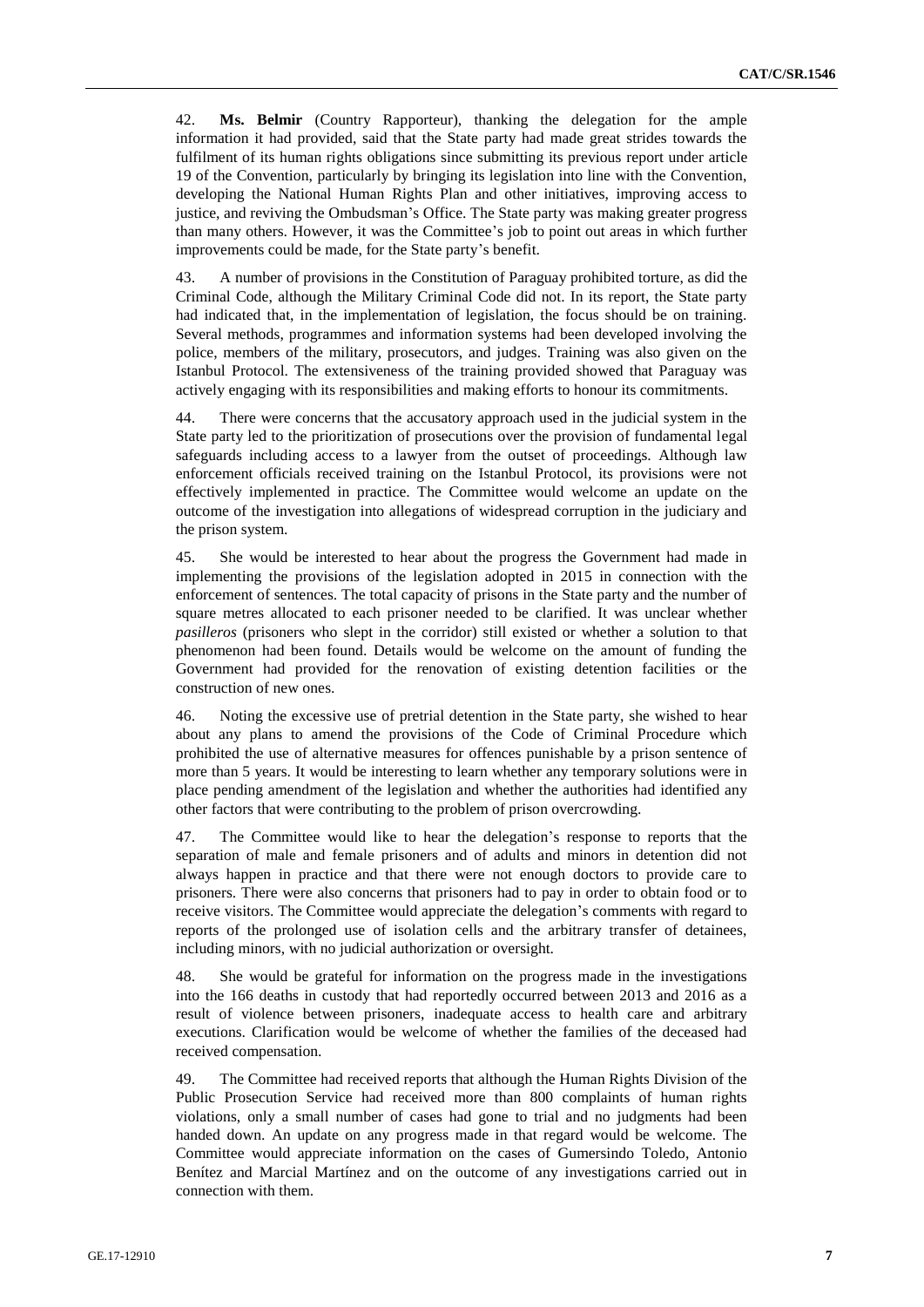50. She would be interested to receive further information on the legislation in place in connection with the forms of reparation available to victims of offences committed during the dictatorship. It would also be useful to learn about the remedies available to victims of acts of torture or ill-treatment committed by law enforcement officers outside the time frame of the dictatorship.

51. In connection with minors in conflict with the law, she was concerned about reports that in some places of detention they were not held separately from adults and that there had been cases of mistreatment of juvenile detainees by the prison guards who were employed to care for them. She would like to hear the delegation's comments on any investigations carried out into those allegations.

52. She would be grateful for information regarding the progress made in the investigations into the excessive use of force by the police during demonstrations in March and April 2017, including in particular the operation carried out against the opposition party which had allegedly resulted in the extrajudicial killing of the party's leader, Rodrigo Quintana.

53. She was concerned about reports that human rights defenders and journalists frequently suffered ill-treatment. She would welcome the delegation's comments on the deaths of the four journalists killed in 2014, namely Fausto Gabriel Alcaraz Garay, Edgar Pantaleón Fernández Fleitas, Pablo Medina Velázquez and Antonia Maribel Almada.

54. Although some victims of the dictatorship had sought redress in the Venezuelan courts for the harm they had suffered, it remained unclear how the State party applied the concept of universal competence.

55. While she welcomed the State party's efforts in the areas of truth and reconciliation, much work remained to be done, notably in connection with the identification of human remains found in mass graves.

56. **Mr. Bruni** said that information from a number of sources indicated that the rate of overcrowding in the State party's prison system stood at 179 per cent. He would appreciate confirmation from the delegation of the accuracy of that information and would welcome details of any measures the authorities had taken to alleviate the problem, particularly in Tacumbú prison and the prison in Ciudad del Este. He would like to hear the delegation's comments on the report submitted to the Committee by the Ombudsman in October 2015, in which one of the root causes of the high rate of overcrowding had been identified as the excessive use of preventive detention. Noting reports that Tacumbú prison was due to be closed down once the expansion of Emboscada prison had been completed, he requested information on the planned date for the closure of Tacumbú prison and the transfer of the more than 3,000 prisoners housed in Emboscada prison.

57. Were any measures being taken to prevent deaths from violence or suicide in custody? The Committee would appreciate additional information on the number of complaints made concerning violence between prisoners, the measures taken to tackle the phenomenon and the evaluation of the effectiveness of those measures.

58. He would welcome the delegation's comments on the Ombudsman's finding that the improvements made to the living conditions in prisons, such as the renovation of the kitchen facilities at Tacumbú and Buen Pastor prisons, had not proved sufficient. He would be interested to learn whether the Government intended to implement the recommendations of the Ombudsman in connection with the lack of medicines and medical care in prisons. He also had concerns regarding the lack of beds and mattresses in prisons and the shortcomings in the care of prisoners with psyschosocial disabilities.

59. **Ms. Racu** said that, in the light of the report by the Rapporteur for the Rights of Persons Deprived of Liberty of the Inter-American Commission on Human Rights on his visit to the State party in 2014, the Committee had serious concerns about the situation of juveniles in detention, particularly in relation to the fact that 93 per cent of the juvenile prison population was being held in pretrial detention. There were reports that minors were beaten and abused by prison guards and placed in unauthorized isolation cells. She would be grateful for information on the measures being taken to improve the situation of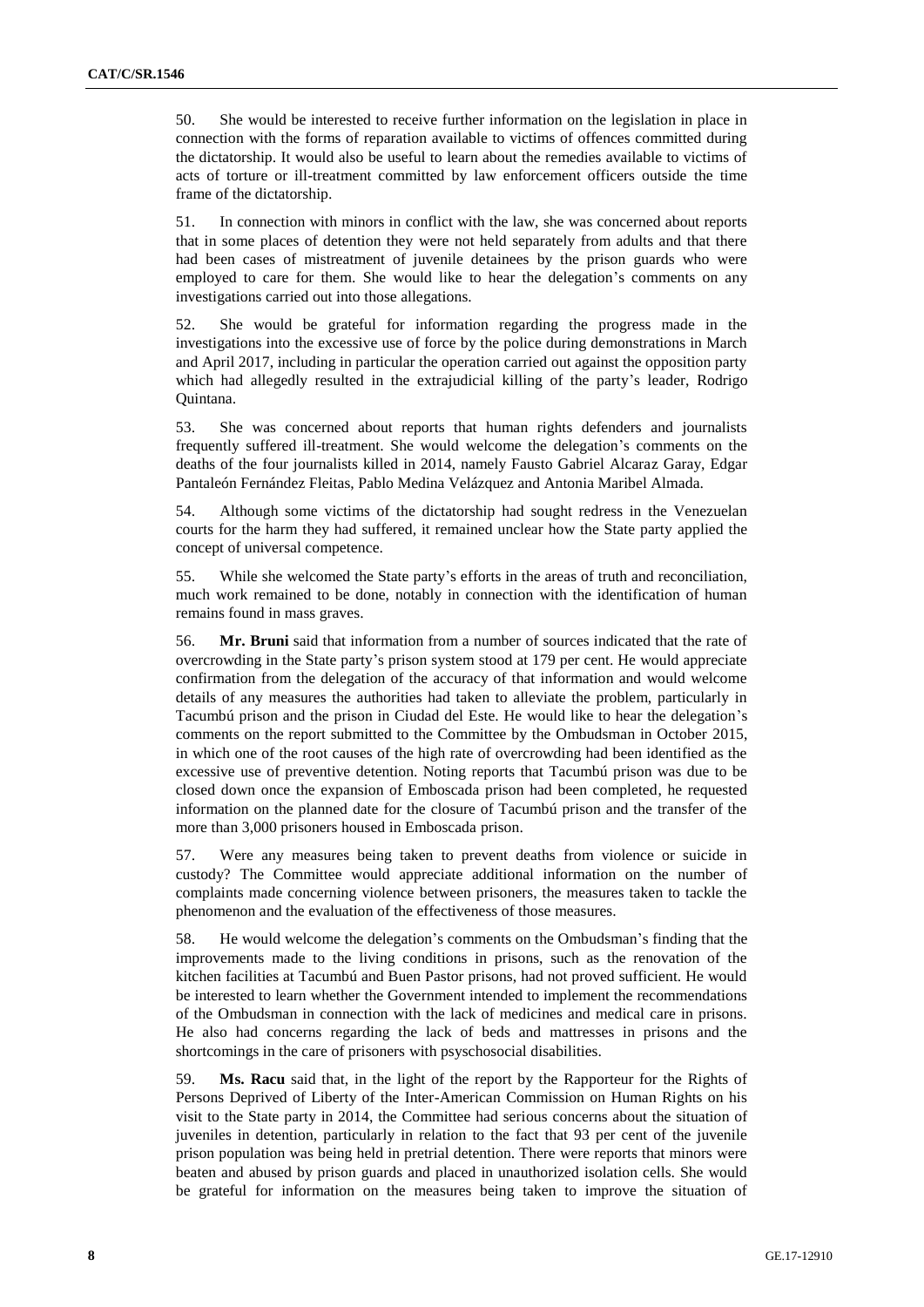juveniles in Itauguá educational facility. Details would also be welcome on the investigation into the deaths of four teenagers at that facility in 2014.

60. It would useful to learn about any positive developments in education and rehabilitation programmes for juveniles in the State party. The Committee would welcome an update on the situation of women at Buen Pastor prison, including the measures taken by the Government to put an end to vaginal searches and enforced stripping.

61. **Mr. Zhang** said that he would like to know whether the results of the training offered to the police, the military and prosecutors had been evaluated, and if it had been found to have any effect on reducing torture. It was commendable that a handbook for investigating cases of torture should make reference to the Istanbul Protocol and he hoped that the delegation could provide information about any training on the Protocol available to medical personnel, investigators and judges. The State party was also to be commended for having ratified the 1954 Convention relating to the Status of Stateless Persons and the 1961 Convention on the Reduction of Statelessness, and he wished to know if officials received any specific training on those instruments.

62. However, despite the commitments all Latin American and Caribbean States had made in the Brazil Declaration and Plan of Action, which identified statelessness as a major regional concern, the State party did not seem to have established a procedure for determining statelessness and no statistics on the number of stateless persons in the country were available. He understood that a bill on statelessness was about to be presented to the National Congress and that it reflected the guidelines contained in the Global Action Plan to End Statelessness 2014-2024 of the Office of the United Nations High Commissioner for Refugees (UNHCR). However, he was unclear about the details and would welcome any further information the delegation could provide. In particular, he was concerned about stateless persons who did not have refugee status, as their rights were not covered by the international refugee protection regime.

63. **Mr. Touzé** said that the State party was to be commended for being up-to-date in its reporting obligations under the human rights treaties to which it was a party. Very few States were in a position to make the same claim. However, if the report currently before the Committee had a flaw, it was that it focused excessively on laws, bills and other legislative measures but gave scant details about how those provisions were enforced in practical terms. For example, on the basis of the information provided by the State party, the Committee was unable to determine how much reparation was available to victims of torture or how that reparation was provided.

64. In that regard, he wished to know whether the comprehensive health care available to the victims of the dictatorship of 1954-1989 under Act No. 4793/12 could also be accessed by persons who had suffered torture or ill-treatment in the period after the dictatorship. Moreover, according to the national preventive mechanism, there was no rehabilitation programme in place for victims of torture. Could the delegation throw any light on that issue? Specifically, he looked forward to receiving disaggregated data and quantified examples of reparation and other forms of redress the courts had awarded to victims.

65. **Ms. Gaer** said that, as the Truth and Justice Commission had already issued its final report documenting 336 cases of enforced disappearance during the 1954-1989 dictatorship, she would like to know how the authorities dealt with new cases dating from the dictatorship that had arisen since then, or might subsequently arise. In that connection, had the genetic profiling of human remains revealed that the victims were predominantly from indigenous communities?

66. She wished to know whether the two persons tried in connection with a child pornography ring in Tacumbú prison were guards or inmates. If the latter, was their sentence of 20 years' imprisonment additional to the sentence they had already been serving? Were measures in place to prevent similar incidents occurring in the future? She was grateful to the State party for having provided detailed statistics concerning domestic and sexual violence, but she was puzzled by some of the figures. How was it possible, for example, that the 32,883 emergency calls relating to domestic violence had resulted in just 1,405 cases being reported to the police? Conversely, how could the number of cases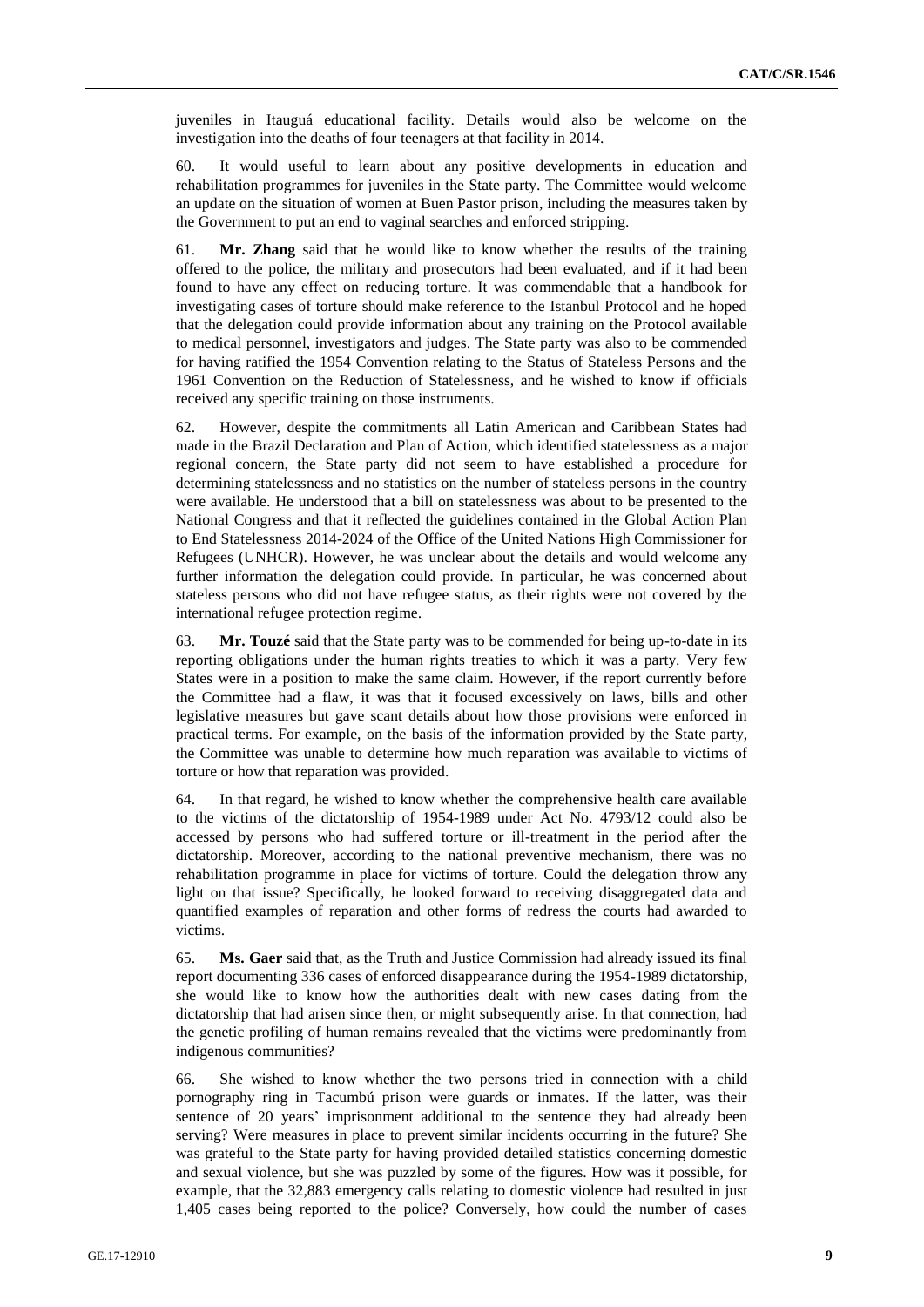concerning domestic violence to come before the courts  $-4,689$  — be more than three times as many as those reported to the police? Any clarification the delegation could provide would be very welcome.

67. The statistics on sexual abuse provided by the State party were not disaggregated by age but would she be right in thinking that most of the victims were minors? The organization Equality Now had drawn attention to the issue of the sexual abuse of young girls, which it described by as an "epidemic". In one case, a girl called Mainumby had become pregnant following alleged abuse by her stepfather. When her mother had sought to procure an abortion for her the authorities had intervened to prevent the procedure and the mother had been imprisoned. She would like to hear more about the case and to know whether the stepfather had been investigated or prosecuted. More generally, what did the Government do to protect and care for girls who fell pregnant as a result of rape or incest?

68. **Mr. Hani** said that he wished to commend the State party for its constructive approach to the treaty body system and, in particular, for ratifying the Optional Protocol to the Convention against Torture and recognizing the competence of the Committee under articles 21 and 22 of the Convention. He was very impressed by the system for monitoring the implementation of recommendations issued by the treaty bodies. In that regard, he would be interested to know if the system also covered recommendations emanating from the national preventive mechanism.

69. Members had been surprised by the disproportionate use of pretrial detention. Before a person was tried, liberty should be the norm and detention the exception, but in Paraguay the opposite seemed to be the case and he would be interested to learn the reasons for that practice. Particularly troubling was the fact that 85.5 per cent of minors in conflict with the law were held in pretrial detention. Moreover, according to information the Committee had received, no education programmes were made available for children deprived of liberty, even though many of them were in an especially vulnerable position, having not even completed compulsory primary schooling. He hoped that the delegation could provide detailed statistics on the social background of minors in conflict with the law; such information would also help the authorities formulate well-targeted rehabilitation policies.

70. He was extremely concerned about the high rate of deaths in custody, two or three per month according to official statistics. Was it due to difficult living conditions, interprisoner violence or coercive interrogation techniques? In that regard, he sought assurances that specialized civil society stakeholders were able to visit places of deprivation of liberty. He would also be interested to hear about any recent review of interrogation methods, in line with article 11 of the Convention. Another point in need of clarification was the low rate of success of investigations carried out by the human rights unit within the Public Prosecution Service. According to the national preventive mechanism, of the 873 cases of human rights abuse referred to the unit between 2013 and 2016, only ten had come to trial.

71. **The Chair** said that the effectiveness of the Convention depended on the existence of a reliable complaints system that persons could use to report cases of torture without risk of reprisal. He was concerned, then, that in reply to paragraph 23 of the list of issues CAT/C/PRY/QPR/7, the State party had indicated that only 18 complaints and 33 internal investigations had been referred to the Internal Affairs and Anti-Corruption Directorate.

72. He understood that the maximum period for which solitary confinement could be imposed as a disciplinary measure was 30 days. That, however, was double the international standard. Could the delegation provide information about how often solitary confinement was used, and in how many cases it extended to the maximum duration?

73. **Mr. Heller Rouassant** said that he was particularly concerned about impunity, especially regarding personnel of prisons and rehabilitation centres for juvenile offenders where, according to the information available to the Committee, torture and ill-treatment were most prevalent. The national preventive mechanism had highlighted two cases in which prison directors had remained in office despite having been accused of torture. The excessive use of solitary confinement as a disciplinary measure was also troubling, particularly in detention centres for women where inmates were exposed to physical, psychological and sexual abuse. In particular, the national preventive mechanism had